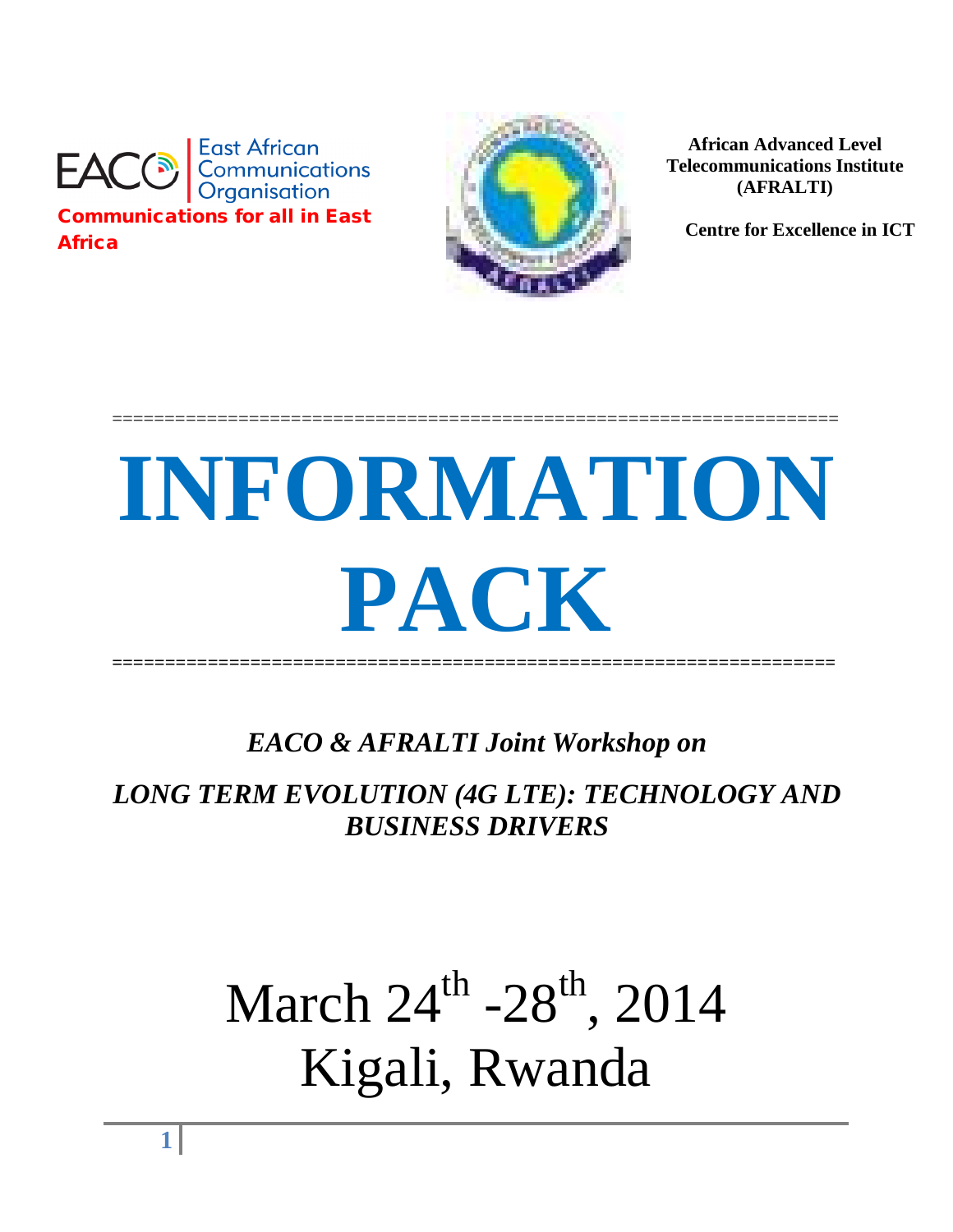#### **Meeting venue**

#### **Hotel des Mille Collines ; Kigali, Rwanda.**

#### **Immigration Requirements**

Rwanda issues visas to all African Nationals upon arrival at Kigali International Airport.

Entry visa are applied for online: https://www.migration.gov.rw/tracking/single-entry-visa/

#### **Travel and airport transfers**

Transport for the participants will be available from the airport to their respective hotels, as well as from the hotels mentioned below to the workshop venue and back.

Delegates are requested to provide all travel information including flight number, arrival and departure dates and times to Ms. Eliane Mukarukundo, emukarukundo@eaco.int and to hra@eaco.int

#### **Climate**

Rwanda has two seasons, rainy and dry seasons. March falls within rainy season; a light sweater will suffice to keep you warm. Average temperatures in March are around 22°C.

#### **Time Zone**

 $GMT+2$ .

#### **Currency, banks and credit cards**

The unit of currency is the Rwandan Francs (RWF/FRW).

The indicative exchange rate, as of 25<sup>th</sup> March 2014 is:

1USD= 680RWF

Major international credit cards are widely accepted for transactions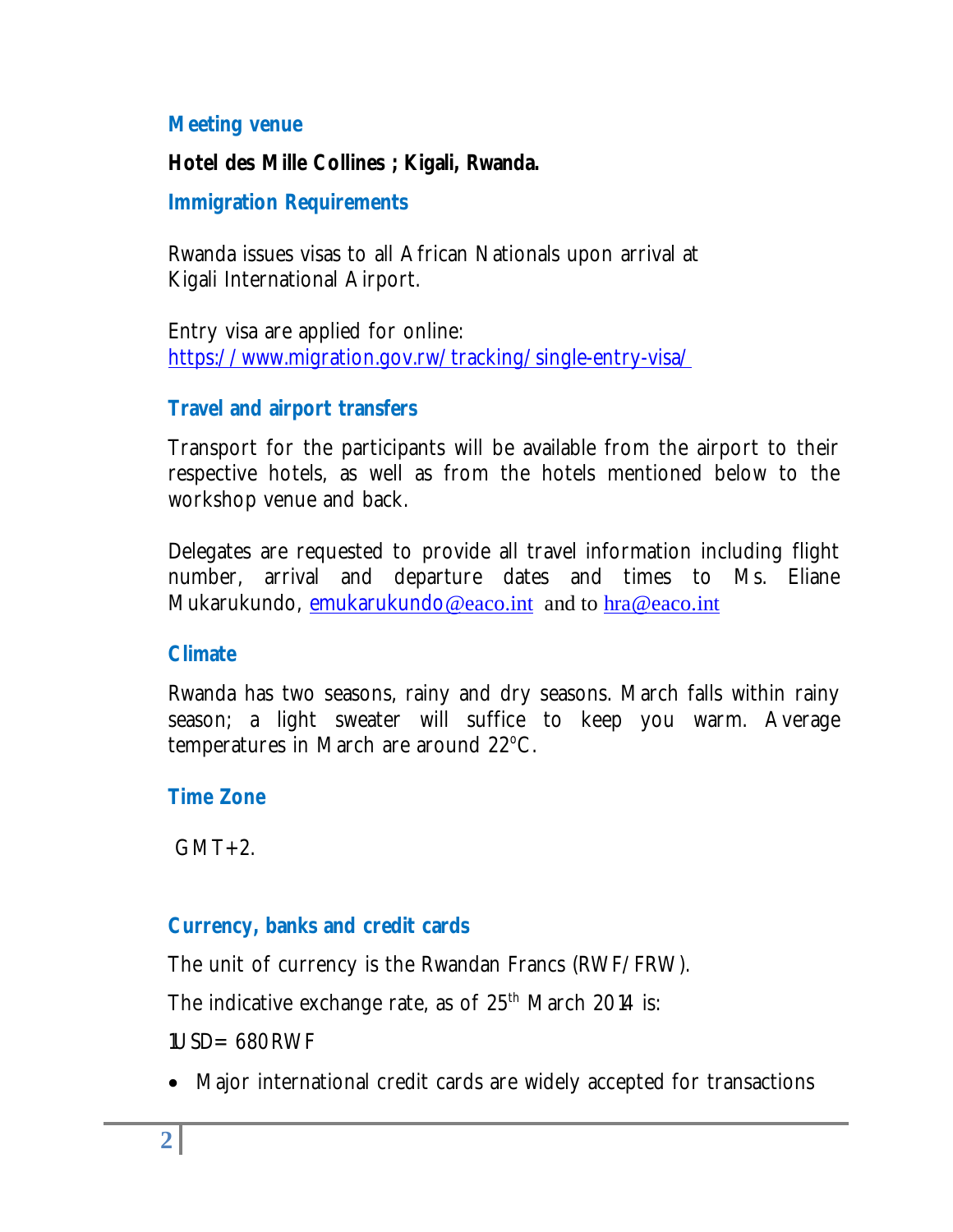- Banks are open from 8.00am to 8.00pm Monday to Friday, and 8.00am to 12 noon on Saturday.
- Forex Bureau are found in different parts of the city and are open from 8.00am to 9.00pm Mondays to Friday.

### **Vaccination.**

Yellow fever vaccination is usually required by Health authorities on arrival.

# **Electricity**

220V/50 Hz. Wall round sockets with or without earth pins.

## **Language**

Kinyarwanda is the predominant language but English, French and Swahili are widely spoken as well.

# **Mobile Phones Services.**

Participants will be able to obtain and register SIM cards with pre-charged airtime at the Kigali International Airport and a number of hotels; please present passport to register for SIM cards. Rwanda supports phones suited for dual-band GSM technology (900/1800MHz).

# **Kigali Attractions**

Kigali is the heart and capital city of Rwanda. It is the economic, cultural and transport hub boasting a commercial center, art centers, nightlife and a bus hub with buses that reach all corners of the country.

Kigali boasts a number of attractions:

- Take the Kigali city tour bus
- Kigali Genocide Memorial center
- Go shopping in the commercial Center
- 5D Movie Experience at Century Cinema in the Kigali City Tower
- World-class bars and restaurants with delectable cuisine and a wide-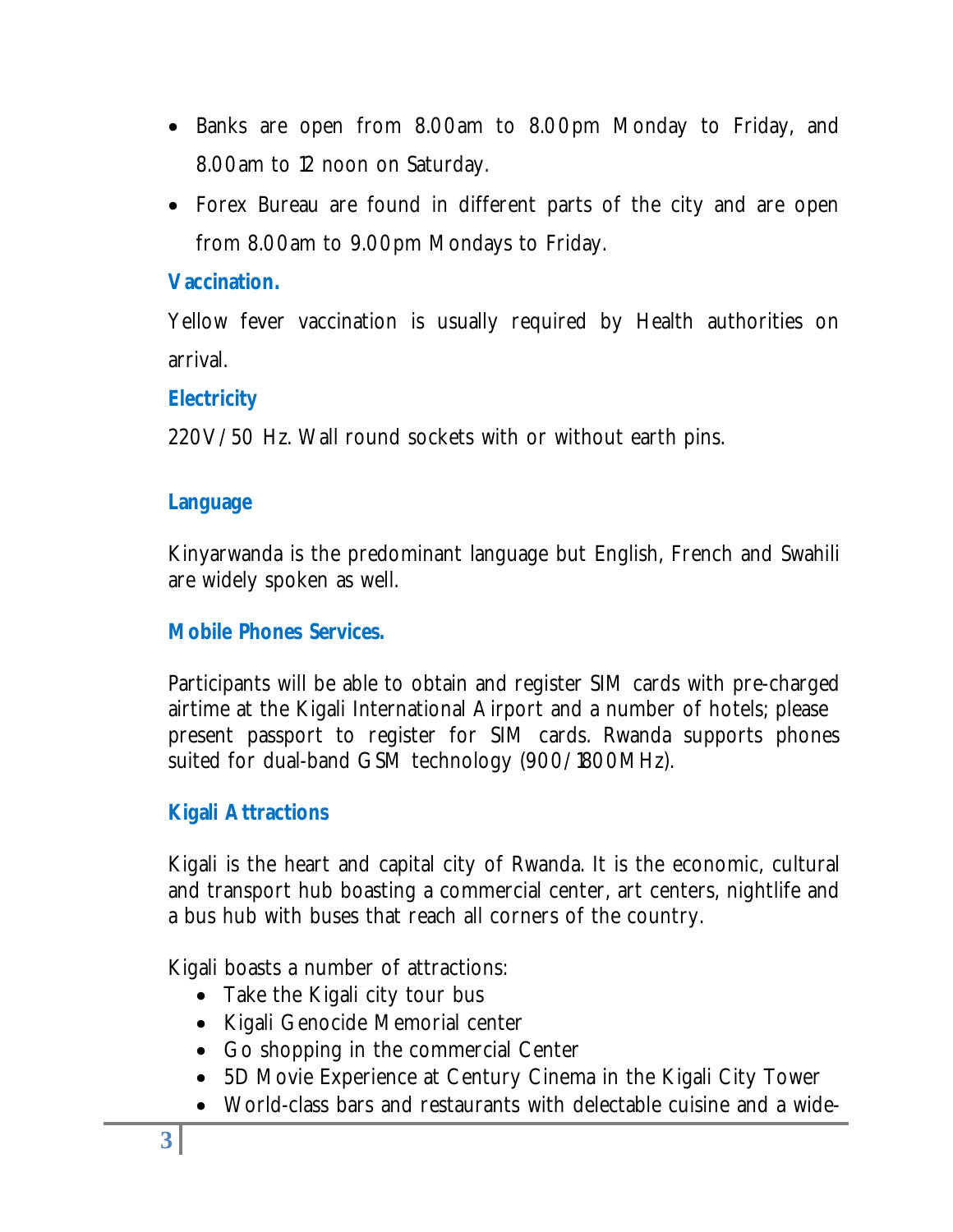selection of music.

Rwandan cultural performance and theater.

If you are interested in visiting attractions outside Kigali, your hotel reception desk should have sufficient information on tour packages and travel agents.

#### **Emergency Toll free number:** 112

#### **Hotel Accommodation.**

Participants will be responsible for hotel accommodation costs and all incidental costs to be paid directly to service providers. For information on booking please contact the hotel directly.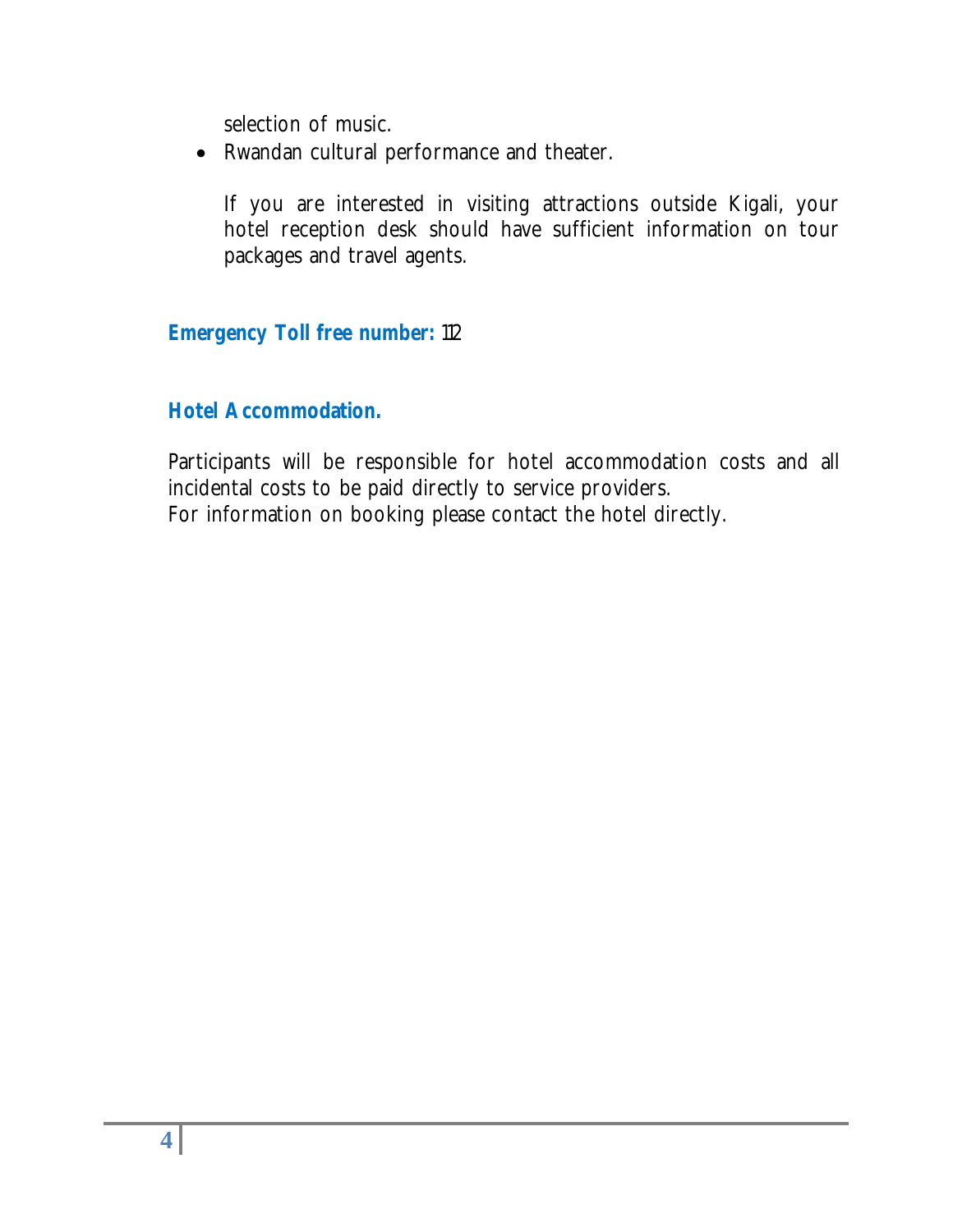| $\mathbf{N}^{\mathrm{o}}$ | <b>HOTEL</b>                                                                                                                                         | <b>TRAVEL</b><br><b>TIME TO</b> | <b>SINGLE</b><br><b>ROOM</b>                                                                                            | <b>DOUBLE</b><br><b>ROOM</b> | <b>SUITE</b>                                                      |
|---------------------------|------------------------------------------------------------------------------------------------------------------------------------------------------|---------------------------------|-------------------------------------------------------------------------------------------------------------------------|------------------------------|-------------------------------------------------------------------|
|                           |                                                                                                                                                      | <b>VENUE</b>                    |                                                                                                                         |                              |                                                                   |
| 1.                        | <b>SERENA HOTEL</b><br>Tel: +250 252 597 100<br>Fax: +250 252 597 101<br>Email: kigalireservations@ serena.com                                       | 5min<br>drive                   | <b>USD 216</b><br>(Standard)<br><b>USD 226</b><br>(Deluxe)<br><b>USD 236</b><br>(Superior)<br><b>USD 244</b><br>(Prime) |                              | $\overline{USD}$ 254<br>(Junior)<br><b>USD 254</b><br>(Executive) |
| 2.                        | HOTEL DES MILLE COLLINES<br>Tel: +250 252 576 530<br>Fax: +250 252 576 541/252 577 059<br>Email: info@millecollines.net<br>www.millecollines.net     | Venue                           | <b>EUROS 145</b>                                                                                                        | <b>EUROS 158</b>             | <b>EUROS 261</b><br>(Junior)<br><b>EUROS 368</b><br>(Senior)      |
| 3.                        | <b>LEMIGO HOTEL</b><br>Tel: +250 784 040 924<br>Email: info@lemigohotel.com<br>www.lemigohotel.com                                                   | 15 mins<br>drive                | <b>USD 165</b><br>Standard<br>Queen Bed<br><b>USD 168</b><br>Standard<br>twin bed                                       |                              | <b>USD 254</b><br>(Junior)<br><b>USD 254</b><br>(Executive)       |
| $\overline{4}$ .          | TOP TOWER HOTEL<br>Tel: +250 252 580 527<br>Mob: +250 788 301 225<br>Email: info@toptowerhotel.com                                                   | 20 mins<br>drive                | <b>USD 120</b>                                                                                                          | <b>USD 140</b>               | <b>USD 220</b>                                                    |
| $\overline{5}$ .          | <b>SPORTSVIEW HOTEL</b><br>Tel: +250 788 461 913<br>Email: Vincent@itt.co.rw                                                                         | 20 mins<br>drive                | <b>USD 70</b>                                                                                                           | <b>USD 120</b>               |                                                                   |
| 6                         | Golf corner Residence<br>Nyarutarama New Nyarutarama Golf<br>Club<br>Tel +250789661326<br>E-mail:<br>reservations@golfcornerhouse.com                | 20min<br>drive                  | <b>USD 100</b><br>Negociable<br>online                                                                                  |                              |                                                                   |
| 7.                        | <b>BEAUSEJOUR HOTEL</b><br>Tel: $+250$ 252 580 708 (Office), $+250$<br>725 158 116 (Mob)<br>Email: info@beausejourhotel.rw<br>www.beausejourhotel.rw | $15 \text{ mins}$<br>drive      | <b>USD 80</b>                                                                                                           | <b>USD 80</b>                |                                                                   |
| 8.                        | Cari Hotel<br>Gishushu Opposite RDB<br>E-Mail: Cari_hotel@yahoo.com                                                                                  | $15 \text{ min}$<br>drive       | <b>80 USD</b>                                                                                                           | 120 USD                      |                                                                   |
| 9.                        | <b>IMPALA HOTEL</b><br>Tel: $+250$ 252 500 226 (Office), $+250$<br>728 300 144/788 304 866 (Mob)<br>Email: impalahotelrw@yahoo.fr                    | $5-10$ min<br>drive             | <b>USD 50</b>                                                                                                           | <b>USD 70</b>                | <b>USD 120</b><br>(Junior)<br><b>USD 150</b><br>(Superior)        |
| 10.                       | City Bleu Hotel-Kiyovu<br>Tel +250733304142 Ninon<br>E-mail:<br>embassyrow.kigali@citybluehotels.com                                                 | $5 \text{ min}$<br>drive        | <b>USD 50</b>                                                                                                           | <b>USD 100</b>               |                                                                   |